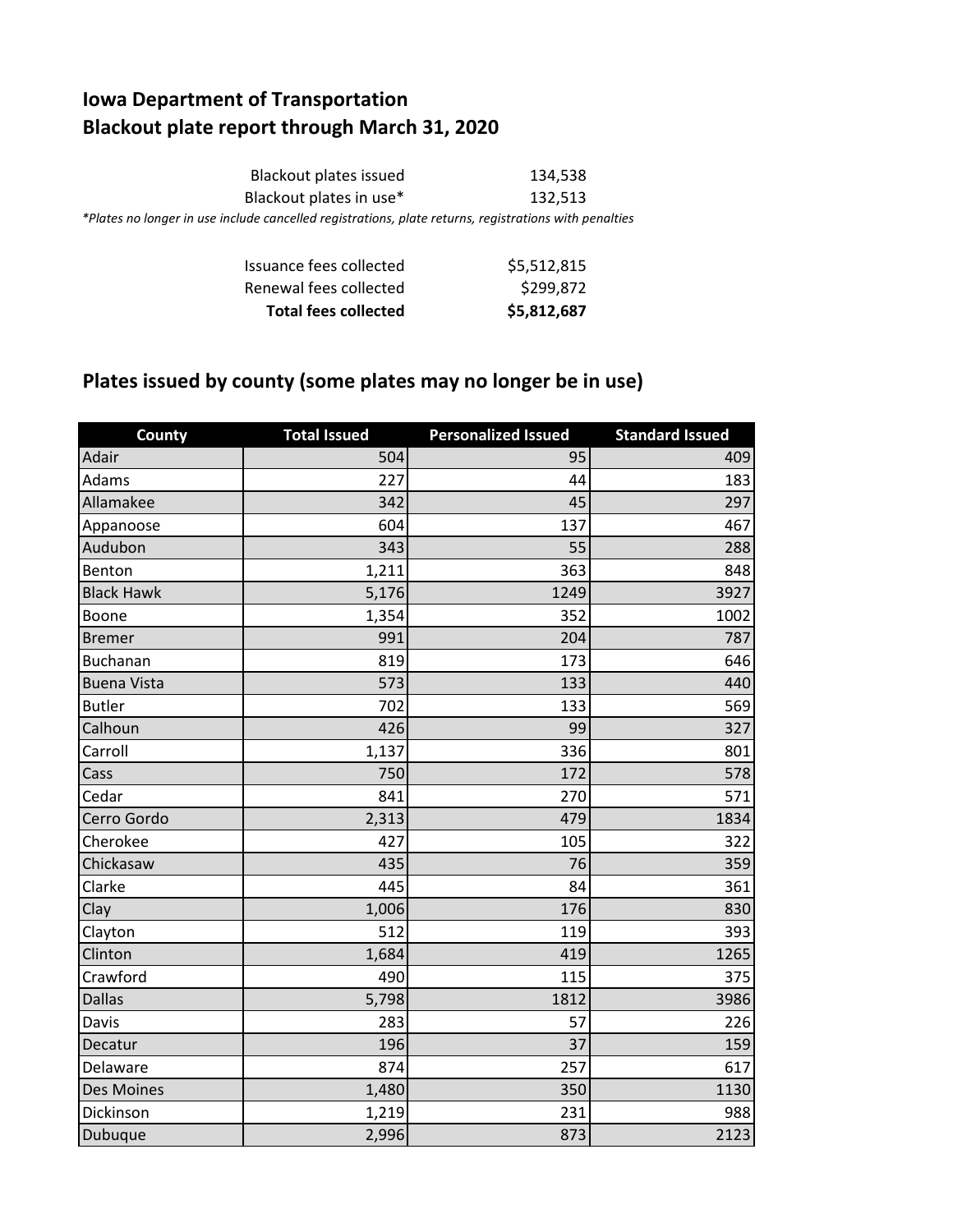| Emmet         | 426    | 52   | 374   |
|---------------|--------|------|-------|
| Fayette       | 715    | 121  | 594   |
| Floyd         | 618    | 168  | 450   |
| Franklin      | 500    | 103  | 397   |
| Fremont       | 382    | 87   | 295   |
| Greene        | 520    | 147  | 373   |
| Grundy        | 583    | 132  | 451   |
| Guthrie       | 597    | 192  | 405   |
| Hamilton      | 766    | 164  | 602   |
| Hancock       | 526    | 121  | 405   |
| Hardin        | 840    | 233  | 607   |
| Harrison      | 677    | 125  | 552   |
| Henry         | 673    | 164  | 509   |
| Howard        | 362    | 45   | 317   |
| Humboldt      | 594    | 118  | 476   |
| Ida           | 327    | 44   | 283   |
| lowa          | 888    | 227  | 661   |
| Jackson       | 694    | 163  | 531   |
| Jasper        | 2,024  | 523  | 1501  |
| Jefferson     | 467    | 106  | 361   |
| Johnson       | 4,627  | 1553 | 3074  |
| Jones         | 849    | 200  | 649   |
| Keokuk        | 478    | 95   | 383   |
| Kossuth       | 955    | 233  | 722   |
| Lee           | 1,164  | 256  | 908   |
| Linn          | 9,584  | 3250 | 6334  |
| Louisa        | 376    | 95   | 281   |
| Lucas         | 390    | 84   | 306   |
| Lyon          | 542    | 71   | 471   |
| Madison       | 857    | 257  | 600   |
| Mahaska       | 1,043  | 257  | 786   |
| <b>Marion</b> | 1,499  | 444  | 1055  |
| Marshall      | 1,797  | 457  | 1340  |
| Mills         | 784    | 172  | 612   |
| Mitchell      | 430    | 66   | 364   |
| Monona        | 426    | 59   | 367   |
| Monroe        | 354    | 77   | 277   |
| Montgomery    | 410    | 86   | 324   |
| Muscatine     | 1,860  | 536  | 1324  |
| Obrien        | 749    | 105  | 644   |
| Osceola       | 356    | 36   | 320   |
| Page          | 676    | 104  | 572   |
| Palo Alto     | 401    | 91   | 310   |
| Plymouth      | 1,547  | 374  | 1173  |
| Pocahontas    | 395    | 97   | 298   |
| Polk          | 21,692 | 7339 | 14353 |
| Pottawattamie | 3,394  | 819  | 2575  |